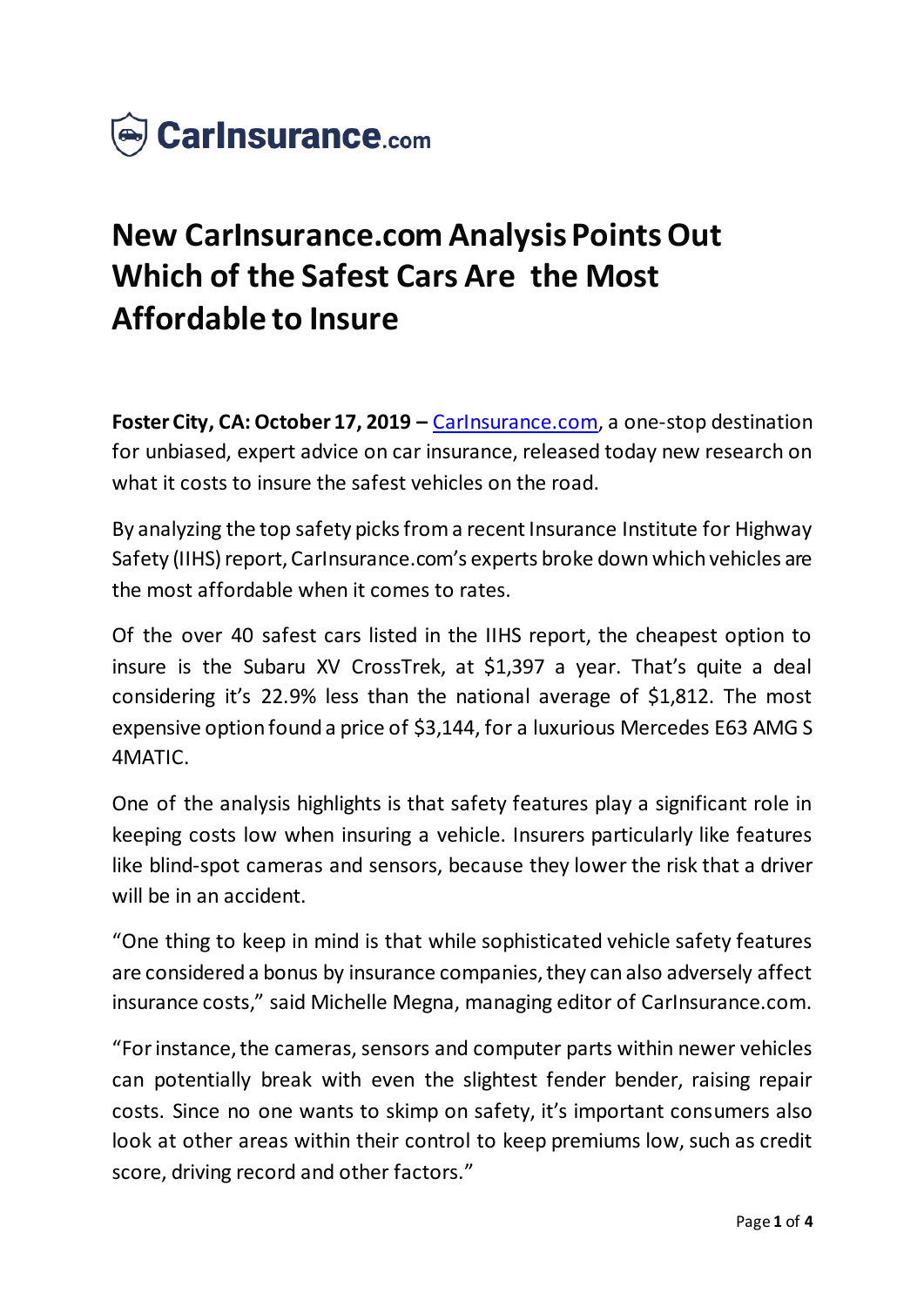CarInsurance.com found the lowest cost to insure the Top Safety Pick+ category [from the IIHS](https://www.iihs.org/ratings), which is broken down below, grouped by the size of the vehicle.

## **Small Cars**

All of the top five are less expensive to insure than the national average (\$1,812), which gives potential buyers plenty of reason to choose small for their next purchase.

- **SubaruXV Crosstrek 2.0I**: \$1,397
- **Subaru Impreza 2.0I Limited**: \$1,526
- **Kia Niro Touring**: \$1,566
- **Subaru Impreza 2.0I Limited**: \$1,622
- **Hyundai Elantra GT**: \$1,673

## **Midsize Cars**

Only five midsize cars qualified for the Top Safety Picks+ designation, but yet again, Subaru cleaned up. The cheapest of these is still \$345 below the national average:

- **Subaru Outback 3.6R Touring:** \$1,467
- **Subaru Legacy 3.6R Limited:** \$1,569
- **Toyota Camry XSE:** \$1,676
- **Hyundai Sonata Sport:** \$1,718
- **Kia Optima SXL: \$1,849**

#### **Midsize Luxury**

This category is where car insurance prices start to rise above the national average (\$1,812), but the biggest reason to buy in this category is that manufacturers tend to use safety systems in luxury vehicles years before they trickle down to smaller options. Another factor in the cost relates to how expensive it would be to repair or replace your car, should it need major work.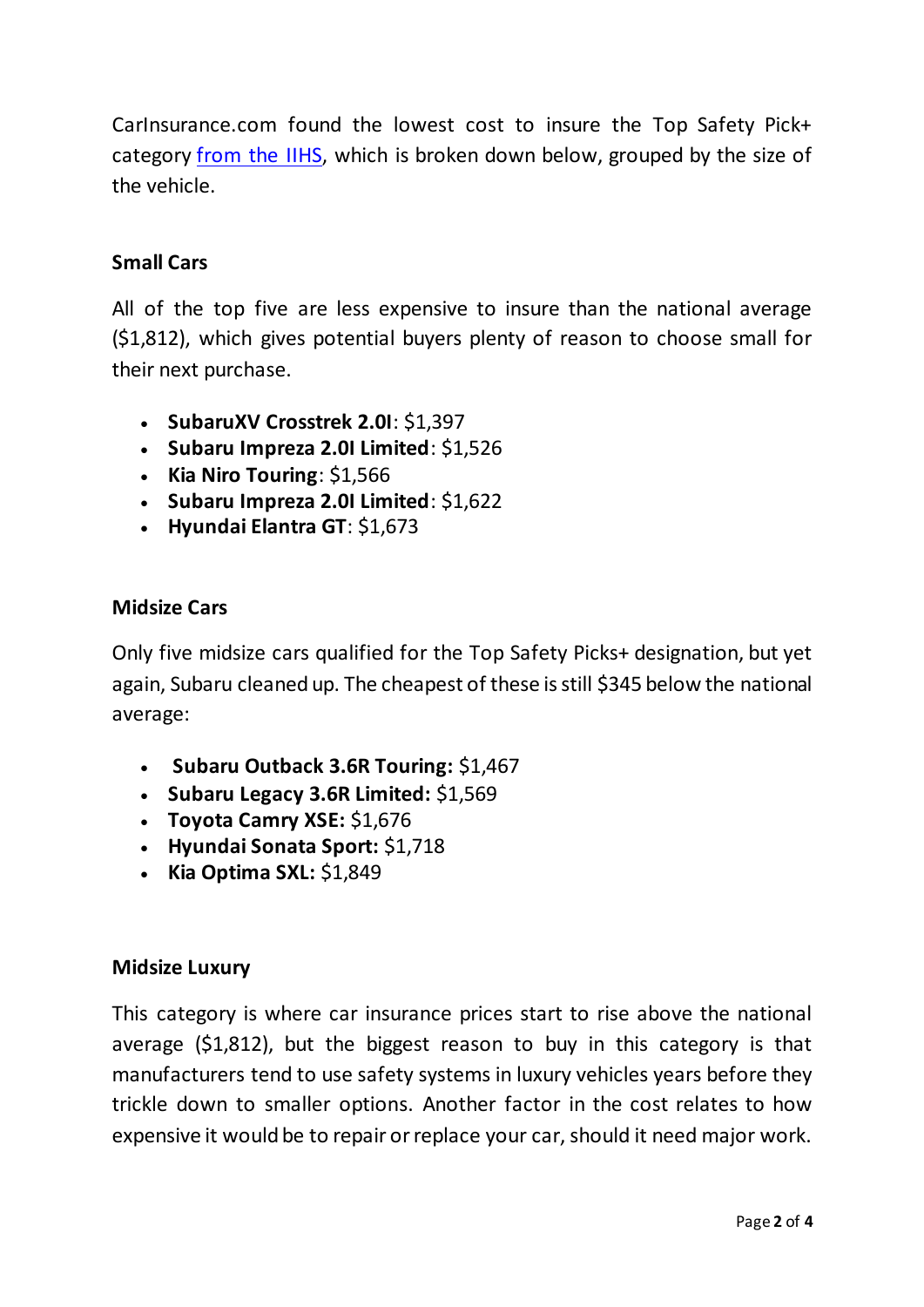- **Lexus ES 350 S**: \$1,860
- **Mercedes C300**: \$2,014
- **BMW 340i**: \$2,212

Picks for large cars, large luxury, small SUV, Midsize SUV and so on can all be found online. For the full analysis and a description of our methodology visit CarInsurance.com: [https://www.carinsurance.com/cars-best-safety-features](https://www.carinsurance.com/cars-best-safety-features-cheapest-to-insure)[cheapest-to-insure](https://www.carinsurance.com/cars-best-safety-features-cheapest-to-insure)

## **About CarInsurance.com**

[CarInsurance.com](https://www.carinsurance.com/) is owned and operated by QuinStreet, Inc. (Nasdaq: [QNST\)](https://www.nasdaq.com/market-activity/stocks/qnst), a pioneer in delivering online marketplace solutions to match searchers with brands in digital media.

QuinStreet is committed to providing consumers and businesses with the information and tools they need to research, find and select the products and brands that meet their needs. CarInsurance.com is a member of the company's expert research and publishing division.

CarInsurance.com is a one-stop online destination for car insurance information, providing unbiased, expert advice on how to shop for insurance plans, what consumers should pay and what coverage they can get from a policy.

Since 2003, CarInsurance.com has been educating consumers through its breadth of expert content, tools, and in-depth studies to help site visitors make informed decisions about their car insurance.

Website: <https://www.carinsurance.com/> Twitter: [@carinsurance](https://twitter.com/carinsurance) Facebook: <https://www.facebook.com/carinsurance>